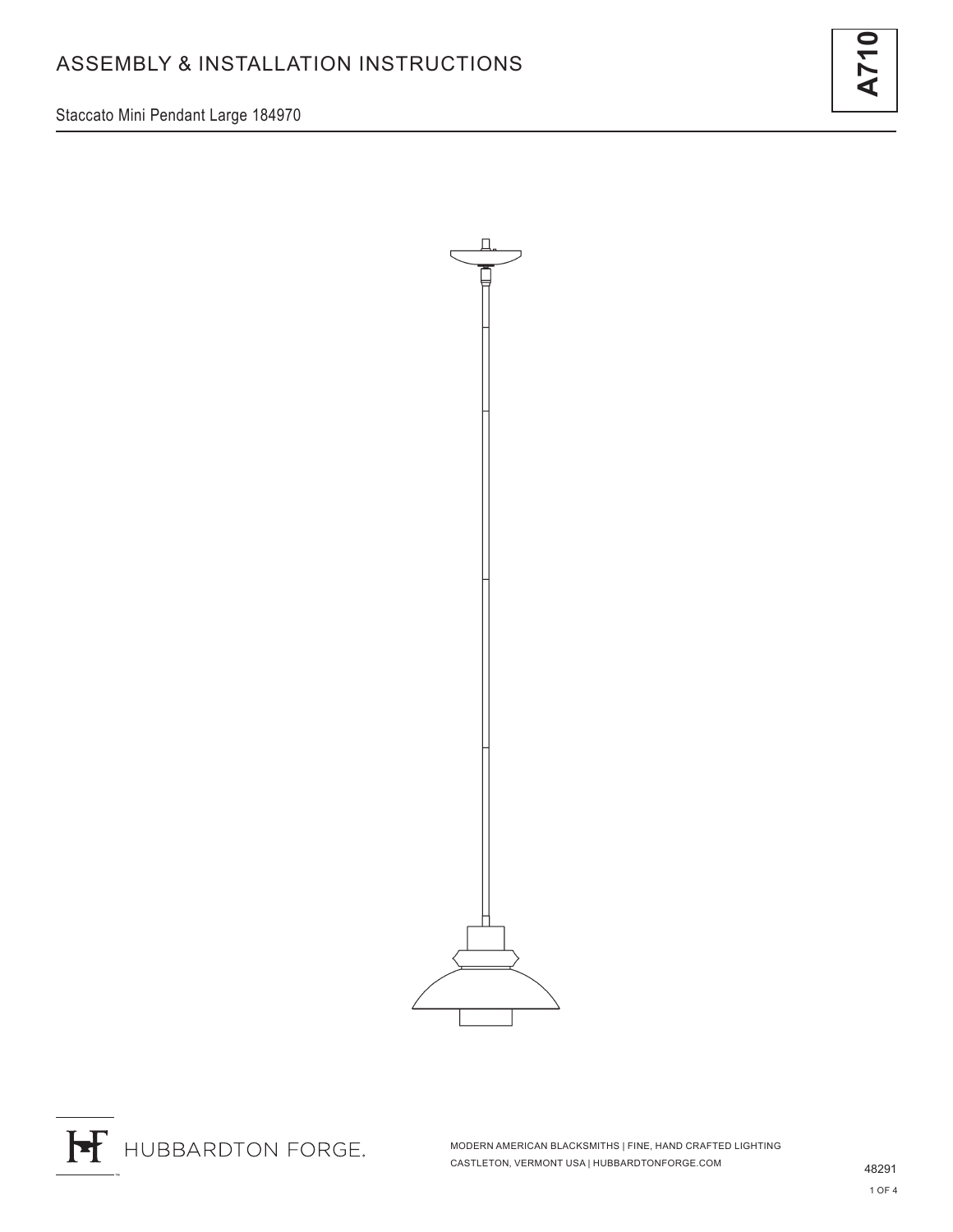## **Component Parts**

- **A Fixture**
- **B Fixture Coupling**
- **C Crossbar**
- **D Jam Nut**
- **E Threaded Nipple**
- **F Ground Screw**
- **G Canopy Ring**
- **H Canopy**
- **I Swivel**
- **J 3" Fixture Pipe (1)**
- **K 6" Fixture Pipe (1)**
- **L 12" Fixture Pipe (3)**
- **M Stem Nipple (6)**
- **N Bulb (Not Included)**
- **O Glass**
- **P Metal Shade**
- **Q Retaining Ring**
- **R Retaining Ring Tool**

**A710**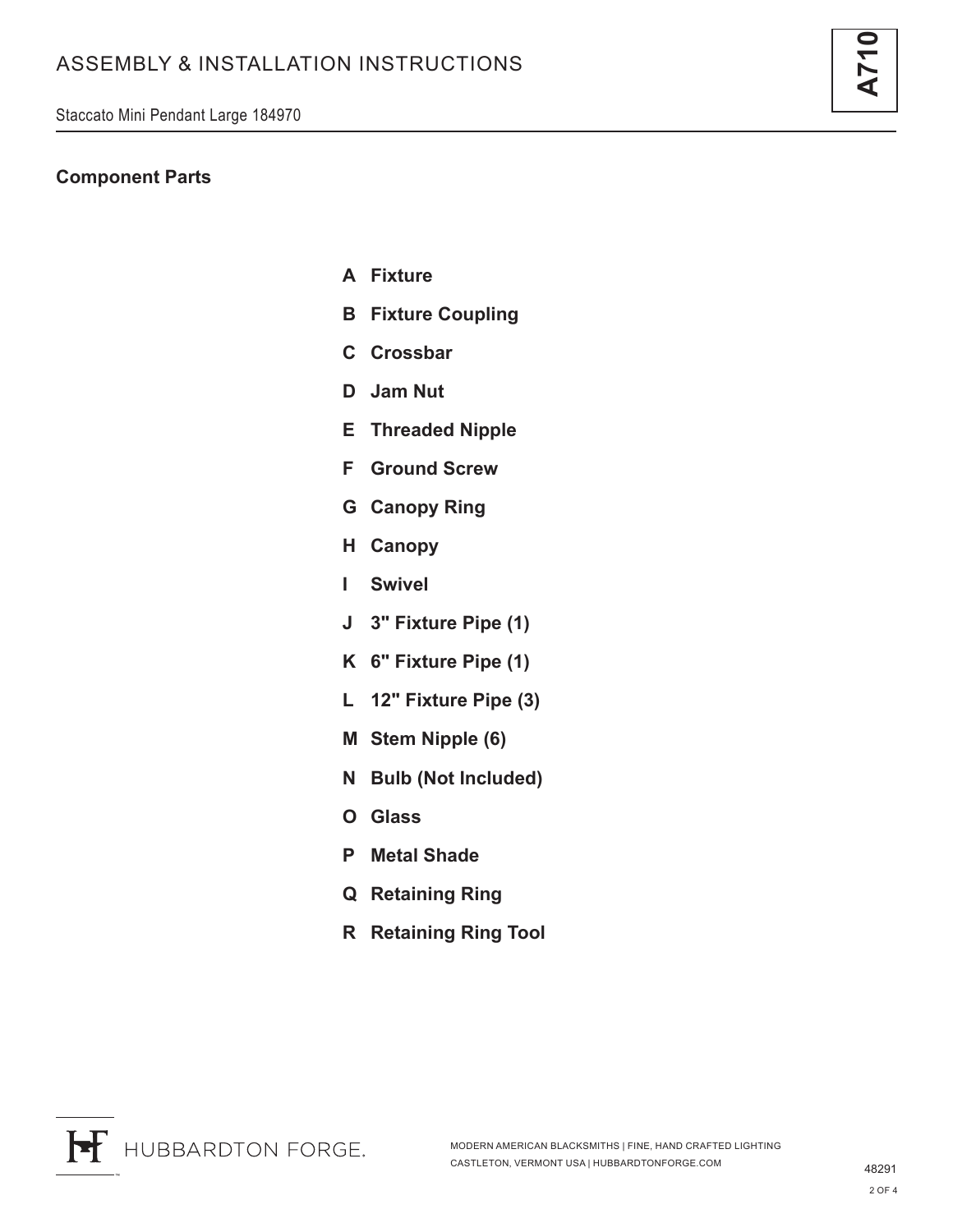# ASSEMBLY & INSTALLATION INSTRUCTIONS



### Staccato Mini Pendant Large 184970

**CAUTION:** *FAILURE TO INSTALL THIS FIXTURE PROPERLY MAY RESULT IN SERIOUS PERSONAL INJURY OR DEATH AND PROPERTY DAMAGE.* We recommend installation by a licensed electrician. This product must be installed in accordance with applicable installation code(s), by a person familiar with the construction and operation of the product and the hazards involved.\*

Caution: Do not exceed maximum wattage noted on fixture. Use only recommended bulbs with fixture.

Please Note: After installation extra hardware and accessories are possible due to our kits are used on multiple products and options.

#### **To Install Fixture** *(Figure 1) on following page*

**CAUTION:** BE SURE POWER IS OFF AT THE MAIN BREAKER BOX PRIOR TO INSTALLATION.

- 1. Carefully unpack fixture (A) from the carton.
- 2. Thread jam nut (D) and crossbar (C) onto threaded nipple (E) with ground screw (F) facing towards swivel (I); leave both parts loose.
- 3. Using two machine screws (not provided), temporarily fasten crossbar (C) to the electric box.

**NOTE:** A NEW ELECTRIC BOX COMES WITH SCREWS. WHEN REPLACING A FIXTURE, RETAIN THE EXISTING SCREWS FOR USE WITH THE NEW FIXTURE.

- 4. Adjust the length of threaded nipple (E) in crossbar (C) so that canopy ring (G) will hold canopy (H) against the ceiling with no threads showing for best appearance. When the correct adjustment is established, tighten jam nut (D) against crossbar (C) to secure the adjustment.
- 5. Remove crossbar (C) from the electrical box and proceed with the assembly instructions.
- 6. Locate fixture pipes (J, K, L), fixture (A) and stem nipples (M). Nipples (M) can be found in the kit bag.
- 7. Provided are multiple fixture pipes in three different lengths. Choose the combination that will acheive the overall height desired. Refer to the table below to determine the pipes required to reach the desired overall height. Once you have determined the components necessary, feed the wires that exit fixture coupling (B) through the individual components and thread pipes and couplings together. Wires will slip easier through loose components than through pipes and couplings that are pre-assembled. Once wires are run, apply thread locking compound to all the connection points and assemble the pipes and nipples.

|                                                         |              | <b>Overall Height of Fixture</b> |              |      |      |      |      |      |             |      |      |      |               |      |      |      |      |
|---------------------------------------------------------|--------------|----------------------------------|--------------|------|------|------|------|------|-------------|------|------|------|---------------|------|------|------|------|
|                                                         |              | 10.3                             | 12.3<br>13.J | 16.3 | 19.3 | 22.3 | 25.3 | 28.3 | 212<br>31.3 | 34.3 | 37.3 | 40.3 | 43.3          | 46.3 | 49.3 | 52.3 | 55.3 |
| $\sim$<br>ᆞ<br>m<br>-요<br>$\sim$<br>Ð<br>$\pm$ $\alpha$ | 3" Pipe (J)  |                                  |              |      |      |      |      |      |             |      |      |      | -             |      |      |      |      |
|                                                         | 6" Pipe (K)  |                                  |              |      |      |      |      |      |             |      |      |      | <b>STATES</b> |      |      |      |      |
|                                                         | 12" Pipe (L) |                                  |              |      |      |      |      |      |             |      |      |      |               |      |      |      |      |

**NOTE:** APPLICATION OF THE THREAD LOCKING COMPOUND IS NECESSARY TO PREVENT THE PIPE FROM LOOSENING DURING REGULAR MAINTENANCE AND CLEANING OF THE FIXTURE. BE CERTAIN TO APPLY THE COMPOUND.

- 8. Carefully slide canopy ring (G) and canopy (H) over wires and fixture pipes (J, K, L) until they rest on fixture (A).
- 9. Slip wires from the fixture (A) through assembled swivel (I) and thread swivel onto final pipe. It may be neccesary to remove a nipple (M) for this to work on shorter overall fixture heights.
- 10. Refer to instructions on next page to continue installation.